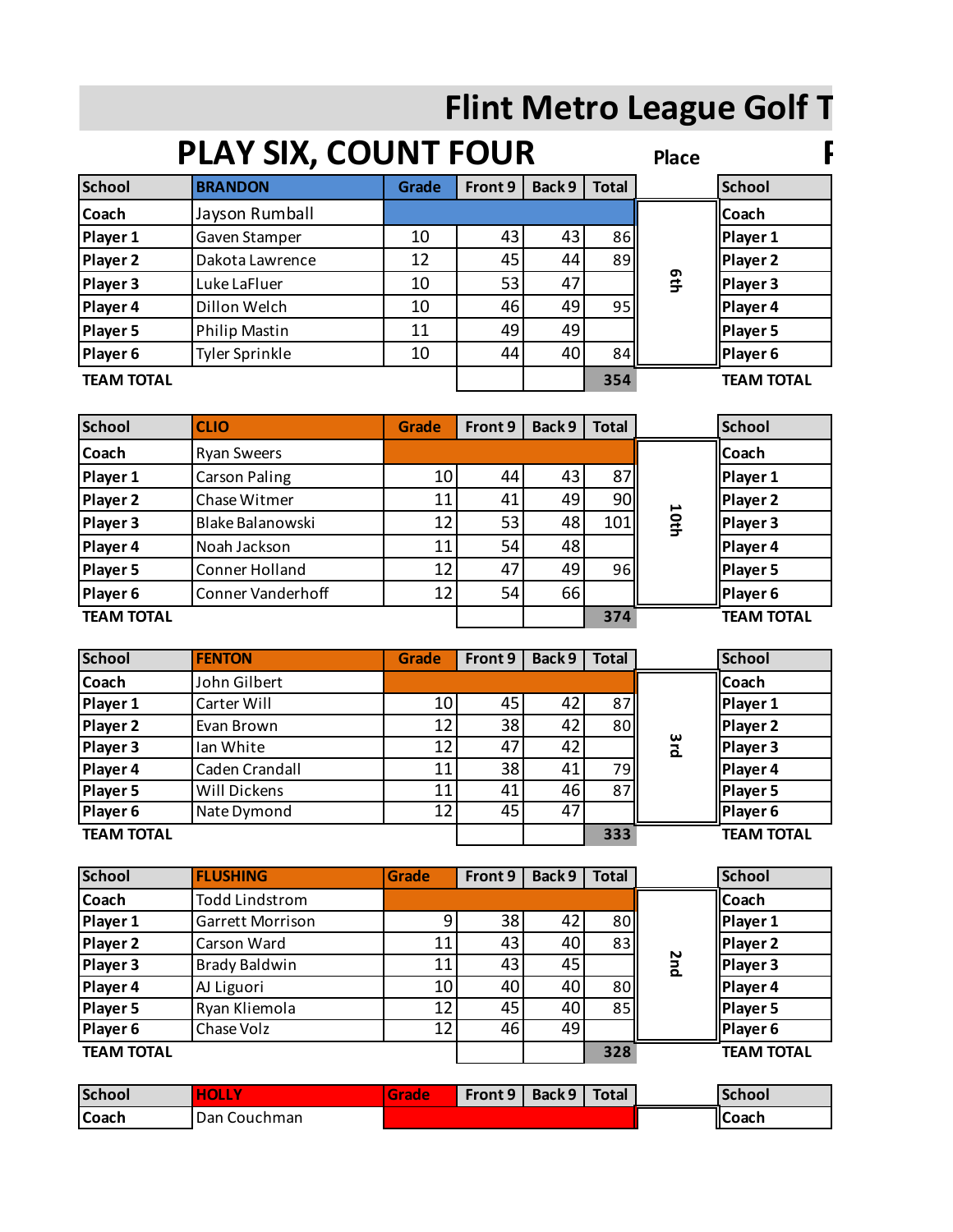| Player 1          |                   |              |         |        |              |      |                   |
|-------------------|-------------------|--------------|---------|--------|--------------|------|-------------------|
|                   | Nolan Frick       | 12           | 48      | 42     | 90II         |      | Player 1          |
| Player 2          | Quintin Monty     | 11           | 49      | 44     | 93II         |      | Player 2          |
| Player 3          | Dean Brown        | 12           | 48      | 49     |              | 8th  | Player 3          |
| Player 4          | Cooper Anderson   | 10           | 44      | 49     | 93           |      | Player 4          |
| Player 5          | Chase Couchman    | 9            | 43      | 45     | 88           |      | Player 5          |
| Player 6          | Ethan Tillier     | 11           | 51      | 53     |              |      | Player 6          |
| <b>TEAM TOTAL</b> |                   |              |         |        | 364          |      | <b>TEAM TOTAL</b> |
|                   |                   |              |         |        |              |      |                   |
| <b>School</b>     | <b>CORUNNA</b>    | <b>Grade</b> | Front 9 | Back 9 | <b>Total</b> |      | <b>School</b>     |
| Coach             | Tim Chancellor    |              |         |        |              |      | Coach             |
| Player 1          | Nick Crowe        | 12           | 40      | 40     | 80           |      | Player 1          |
| <b>Player 2</b>   | <b>Blake Rowe</b> | 12           | 46      | 47     | 93           |      | Player 2          |
| Player 3          | Andrew Garrett    | 12           | 49      | 55     | 104II        | 11th | Player 3          |
| Player 4          | Zane Rosser       | 12           | 61      | 60     |              |      | Player 4          |
| Player 5          | Payton Brown      | 11           | 55      | 54     | 109          |      | Player 5          |
|                   |                   | 11           | 62      | 62     |              |      | Player 6          |
| Player 6          | Cole Binger       |              |         |        |              |      |                   |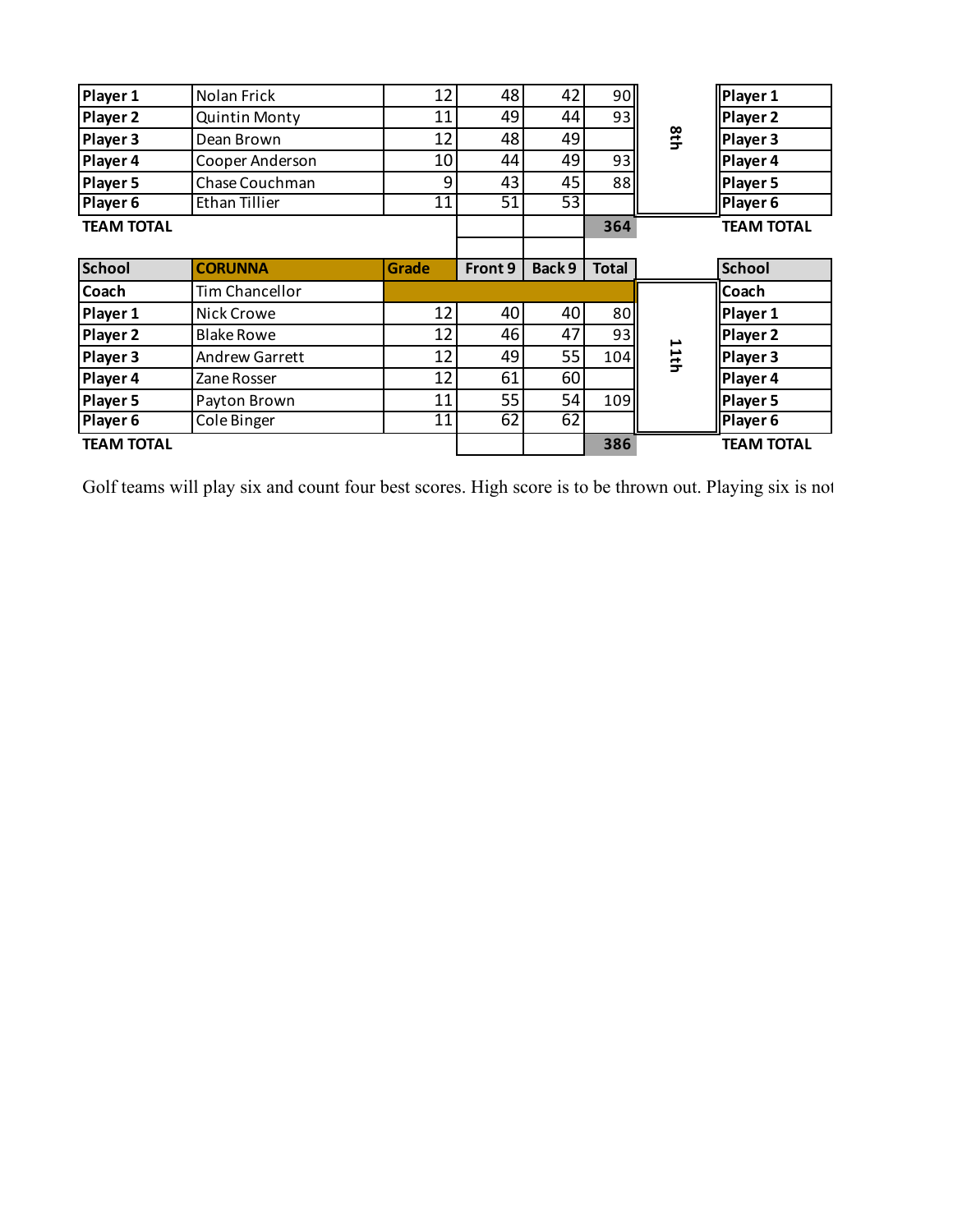## *<u>Flournament</u>* **PLAY SIX, COUNT FOUR**

**Place**

| <b>KEARSLEY</b>    | Grade | Front 9 | Back 9 | <b>Total</b> |     |
|--------------------|-------|---------|--------|--------------|-----|
| <b>Andy Nester</b> |       |         |        |              |     |
| Lucas Power        | 10    | 47      | 47     | 94           |     |
| Santiago Albiar    | 9     | 44      | 47     | 91           |     |
| Landon Watters     | 11    | 47      | 49     | 96           | 9th |
| Dominc Demetriou   | 12    | 51      | 46     |              |     |
| Victor Desjardins  | 12    | 53      | 56     |              |     |
| Kaleb Gettings     | 12    | 43      | 50     | 93           |     |
|                    |       |         |        | 374          |     |

| <b>LINDEN</b>     | <b>Grade</b> | Front 9 | Back 9 | <b>Total</b> |     |
|-------------------|--------------|---------|--------|--------------|-----|
| Zach Darling      |              |         |        |              |     |
| Andrew Skellenger | 12           | 40      | 36     | 76           |     |
| Connor Skellenger | 10           | 52      | 49     |              |     |
| Ethan Acker       | 10           | 51      | 47     | 98           | 5th |
| Anthony Champagne | 12           | 41      | 46     | 87           |     |
| Toby Versola      | 12           | 53      | 55     |              |     |
| <b>Olin Mann</b>  | 9            | 44      | 44     | 88           |     |
|                   |              |         |        | 349          |     |

| Ethan Acker             | 10             | 51              | 47              | 98           | n<br>St |
|-------------------------|----------------|-----------------|-----------------|--------------|---------|
| Anthony Champagne       | 12             | 41              | 46              | 87           |         |
| Toby Versola            | 12             | 53              | 55              |              |         |
| Olin Mann               | 9              | 44              | 44              | 88           |         |
|                         |                |                 |                 | 349          |         |
|                         |                |                 |                 |              |         |
| <b>OWOSSO</b>           | <b>Grade</b>   | Front 9         | Back 9          | <b>Total</b> |         |
| David Owens             |                |                 |                 |              |         |
| Jon Mazza               | 10             | 44              | 43              | 87           |         |
| Ryan Dahl               | 10             | 47              | 54              | 101          |         |
| Owen Feldpausch         | 9              | 50              | 55              | 105          | 12th    |
| Camden Barnhill         | 12             | 49              | $\overline{57}$ | 106          |         |
| <b>Tucker Lewis</b>     | 9              | $\overline{55}$ | $\overline{55}$ |              |         |
| Mason Temple            | $\overline{9}$ | 60              | 81              |              |         |
|                         |                |                 |                 | 399          |         |
|                         |                |                 |                 |              |         |
|                         |                |                 |                 |              |         |
| <b>SWARTZ CREEK</b>     | <b>Grade</b>   | Front 9         | Back 9          | <b>Total</b> |         |
| Wes Hull                |                |                 |                 |              |         |
| Mason Redlich           | 11             | 48              | 43              | 91           |         |
| Connor Beckwith         | 11             | 40              | 45              | 85           |         |
| <b>Matthew Sanders</b>  | 12             | 46              | 49              |              | 4th     |
| <b>Boston Koebke</b>    | 9              | 43              | 41              | 84           |         |
| Joey Goff               | 11             | 47              | 42              | 89           |         |
| <b>Christian Portlo</b> | 9              | $\overline{53}$ | $\overline{45}$ |              |         |
|                         |                |                 |                 | 349          |         |
|                         |                |                 |                 |              |         |
| <b>GOODRICH</b>         | <b>Grade</b>   | Front 9         | Back 9          | <b>Total</b> |         |
| Johnathon Schlinker     |                |                 |                 |              |         |
|                         |                |                 |                 |              |         |
|                         |                |                 |                 |              |         |

| <b>SWARTZ CREEK</b>    | <b>Grade</b> | Front 9 | Back 9 | <b>Total</b> |     |
|------------------------|--------------|---------|--------|--------------|-----|
| Wes Hull               |              |         |        |              |     |
| Mason Redlich          | 11           | 48      | 43     | 91           |     |
| Connor Beckwith        | 11           | 40      | 45     | 85           |     |
| <b>Matthew Sanders</b> | 12           | 46      | 49     |              | 4th |
| Boston Koebke          | q            | 43      | 41     | 84           |     |
| Joey Goff              | 11           | $4^-$   | 42     | 89           |     |
| Christian Portlo       | q            | 53      | 45     |              |     |
|                        |              |         |        | 349          |     |

| <b>GOODRICH</b>     | Grade   Front 9   Back 9 | <b>Total</b> |  |
|---------------------|--------------------------|--------------|--|
| Johnathon Schlinker |                          |              |  |